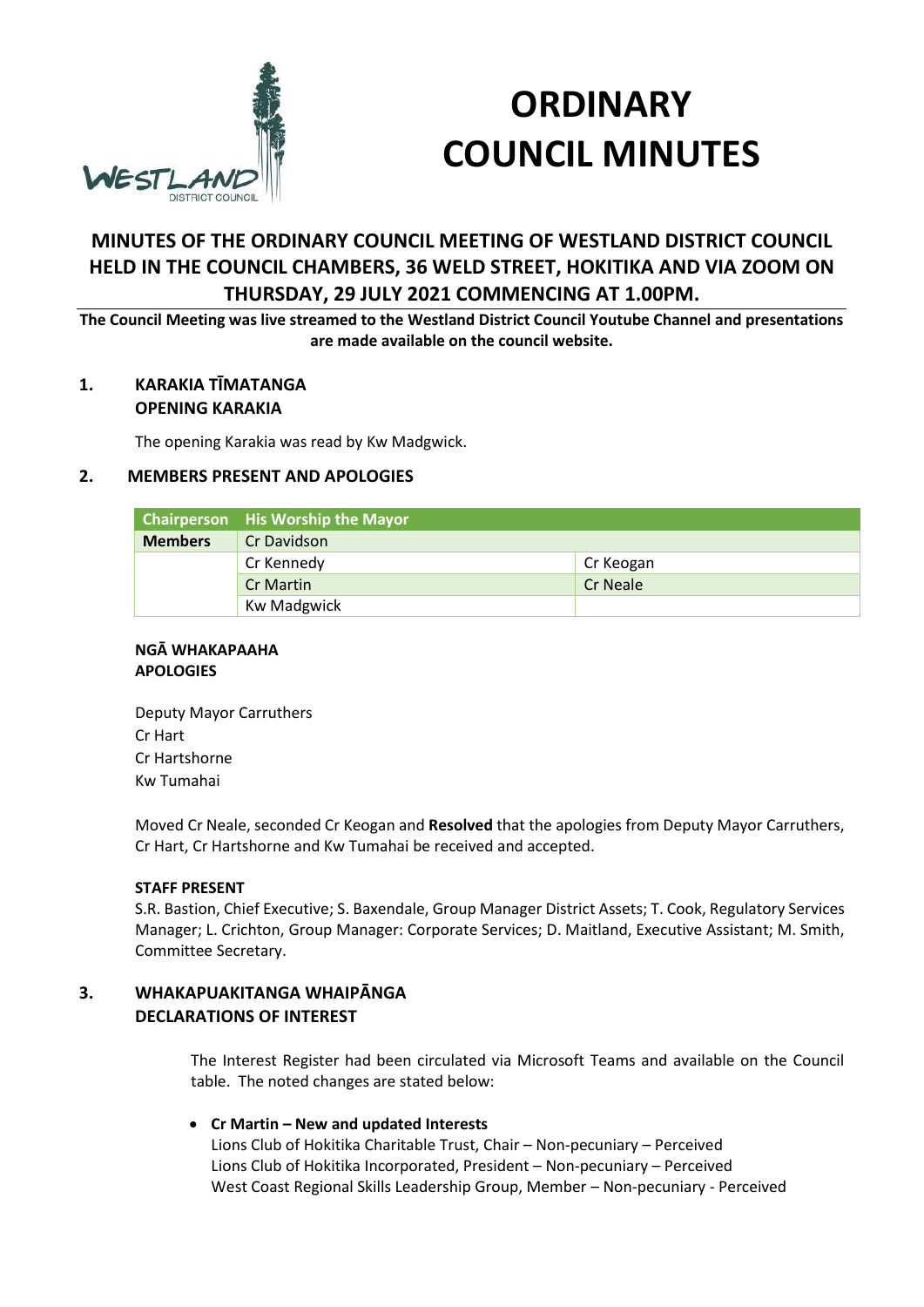# **4. NGĀ TAKE WHAWHATI TATA KĀORE I TE RĀRANGI TAKE URGENT ITEMS NOT ON THE AGENDA**

There were no urgent items of business not on the Council Agenda.

# **5. NGĀ MENETI O TE HUI KAUNIHERA MINUTES OF MEETINGS**

The Minutes of the previous meetings were circulated separately via Microsoft Teams.

## **Westland Wilderness Trust Meeting Minutes – 25 February 2021**

Moved Cr Davidson, seconded Cr Neale and **Resolved** that the Minutes of the Westland Wilderness Trust Meeting held on the **25 February 2021** be confirmed as a true and correct record of the meeting.

**Parks, Reserves and Environment Subcommittee Meeting Minutes – 14 April 2021**

Moved Cr Martin, seconded Cr Neale and **Resolved** that the Minutes of the Parks, Reserves and Environment Subcommittee Meeting held on the 14 April 2021, and confirmed as a true and correct record of the meeting at the Community Development Committee Meeting on the 14 June 2021 **be received.**

#### **Economic Development Committee Meeting Minutes – 18 May 2021**

Moved Cr Keogan, seconded Cr Davidson and **Resolved** that the Minutes of the Economic Development Committee Meeting held on the **18 May 2021** be confirmed as a true and correct record of the meeting.

## **Ordinary Council Meeting Minutes – 24 June 2021**

Moved Cr Kennedy,seconded Cr Keogan and **Resolved** that the Minutes of the Ordinary Council Meeting held on the **24 June 2021** be confirmed as a true and correct record of the meeting.

## **Extraordinary Council Meeting Minutes – 30 June 2021**

Moved Cr Kennedy, seconded Cr Davidson and **Resolved** that the Minutes of the Extraordinary Council Meeting held on the **30 June 2021** be confirmed as a true and correct record of the meeting.

His Worship the Mayor **Approved** that his digital signature be added to the confirmed meeting minutes of the:

- Westland Wilderness Trust Meeting held on 25 February 2021
- Economic Development Committee Meeting held on 18 May 2021
- Ordinary Council Meeting held on 24 June 2021
- Extraordinary Council Meeting held on 30 June 2021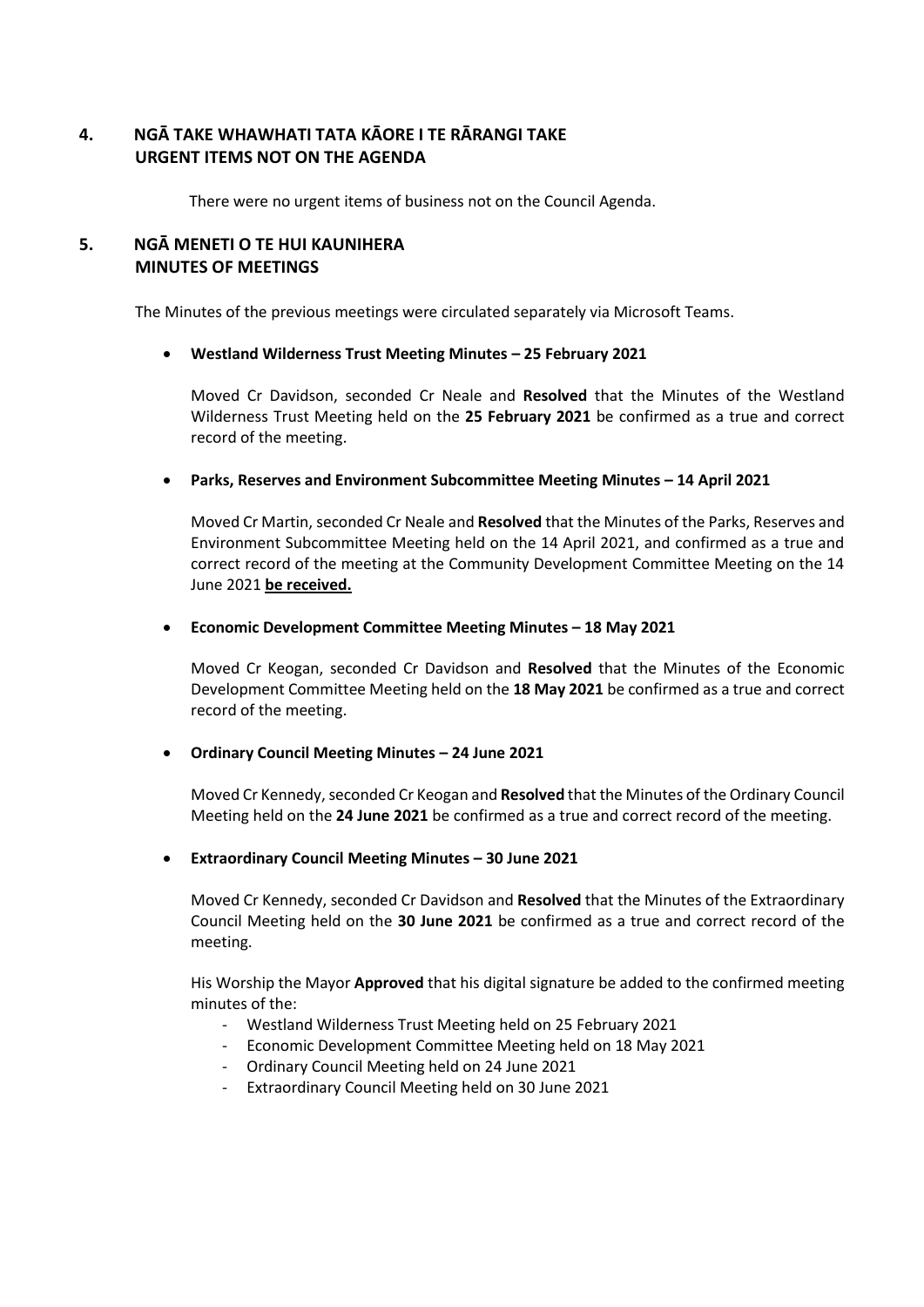## **6. ACTION LIST**

The Chief Executive spoke to the Action List and provided the following updates:

## **Kaniere School Students – Cycle trail and Crossing**

Pricing for the realignment of the intersection at Kaniere Bridge has been agreed with Westroads, start date proposed the week starting 2 August 2021.

#### **Iwi representation around the Council table**

No action on this item, the Chief Executive put to the elected members as to whether this stays on the action list.

## **Hokitika Waste Water Treatment Plant Project Oversight Subcommittee**

The Subcommittee has been formed and the Terms of Reference adopted by Council. The inaugural meeting of the Subcommittee is to be held next Wednesday 4<sup>th</sup> August to finalise the adoption of the Terms of Reference. A meeting with Stantec, who has been appointed as the project lead was held this morning to develop the agenda and scope of works.

## **Speed Limit Register Review – Stage 2**

Stage two is still awaiting the final outcome of the Waka Kotahi (NZTA) Speeds Review. Stage one sign installation is 60% completed. There is a shortage of signs from the current supplier to roll out the final installations, Council staff are investigating alternate suppliers.

#### **Ross Chinese Gardens – Flooding issues**

A meeting was held yesterday, 28 July regarding the lake management and the lake level to be set at 29 meters. A further meeting is to take place on Monday 2 August with contractors to work through the design with the intention that this be submitted as part of the resource consent.

## **Mark Davies, DOC to speak at an upcoming Council Meeting.**

A letter was sent and confirmation returned to schedule meetings every 6 months, next presentation scheduled for August or September.

# **Kumara Gardens**

13<sup>th</sup> August scheduled for next meeting to progress further aspirations.

#### **National Bowel Screening Programme**

To be brought back to Council once the national project has been completed.

#### **Road Naming Policy**

The policy is to be brought before the elected members at the August Council meeting.

## **Long Term Plan Submissions**

Currently finalising letters to the submitters.

#### **Westland Puanga-Matariki Festival**  Happening currently in the township.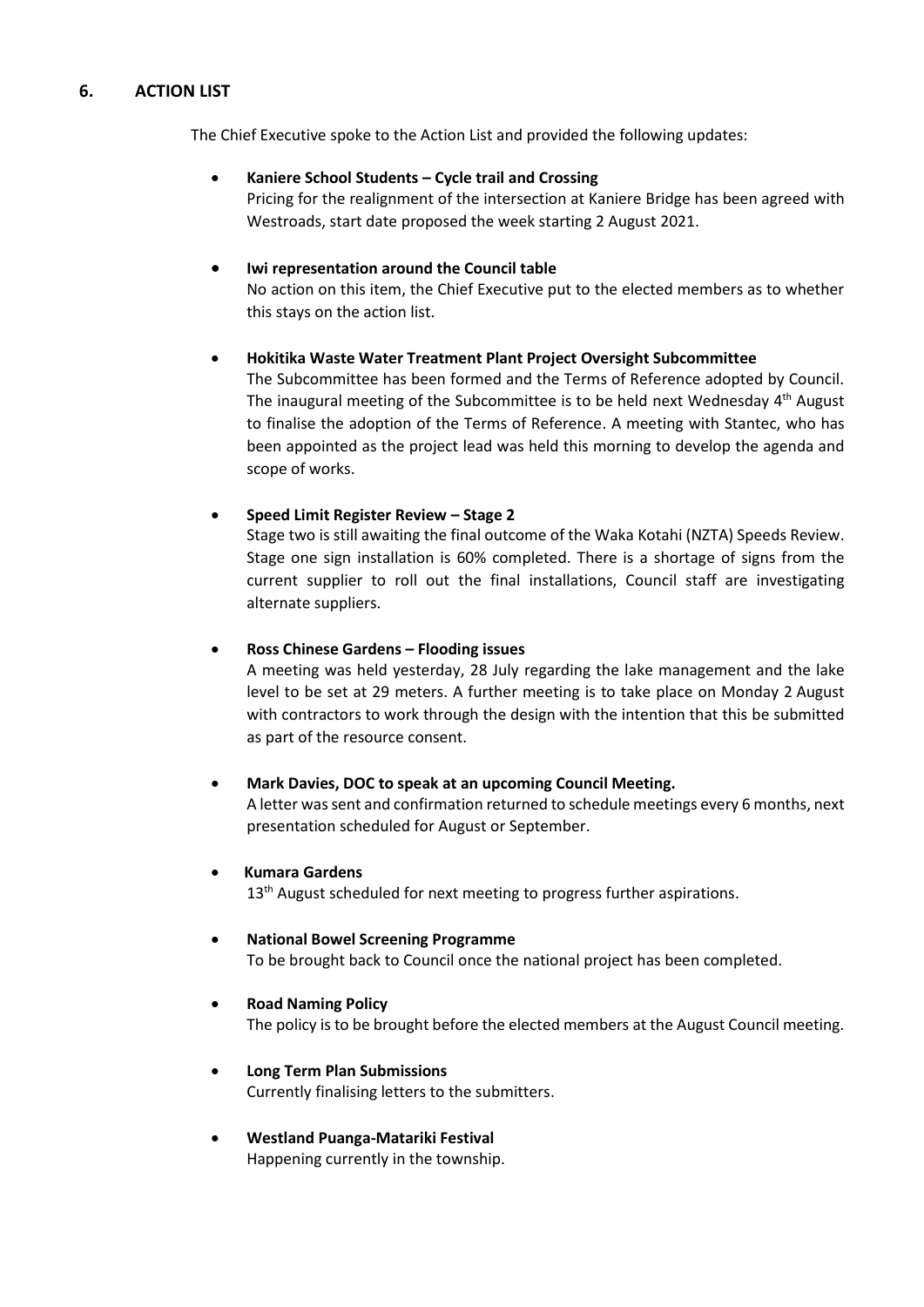- **Destination Westland Ltd - Longer Term Structure Review** Completed and resolved at the July Council Meeting.
- **Franz Josef Strategy, Carparking Requirements and Signage Requirements** Has been completed and is now part of the Te Tai o Poutini Plan work.

## **Revell Street Trial – Stage 2**

A revised plan has been completed and pricing sort to be evaluated. The plan was provided to the elected members of which the Mayor is taking the lead to engage with local effected businesses on the revised plan.

 **Local Government New Zealand (LGNZ) Remits** Cr Martin presented at LGNZ Conference.

The Chief Executive then added an additional item to the action list:

#### **•** Stop sign at corner of Sewell and Hampden Street

Organising for the stop sign to be installed, coordinating with the road marking contractor to have this all completed at the same time.

The members congratulated Cr Martin and Cr Keogan for their work on the Westland Puanga-Matariki Festival and the large amount of work undertaken to make the festival successful.

His Worship the Mayor asked that the children of the Kaniere School be involved in the final stages of the Kaniere Crossing Project as they were the initial presenters and developers of the concept that was presented at Council at the last Long Term Plan.

The Mayor noted his continued support for Iwi representation around the Council table as well as the National Bowel Screening Programme.

Moved Cr Kennedy, seconded Cr Davison and **Resolved** that the updated Action List be received with the below updates:

Actions added:

- Stop sign at corner of Sewell and Hampden Street
- Actions from the Long Term Plan Submission process added to the Council Action List.
- Hokitika Waste Water Treatment Plant Project (WWTP) finalised program of work to be brought before Council at a future date.

## Actions removed:

- Iwi representation around the Council table (2)
- Hokitika Waste Water Treatment Plant Project Oversight Subcommittee (3)
- National Bowel Screening Programme (8)
- Westland Puanga-Matariki Festival (11)
- Destination Westland Ltd Longer Term Structure Review (12)
- Franz Josef Strategy, Carparking Requirements and Signage Requirements (13)
- Local Government New Zealand (LGNZ) Remits (15)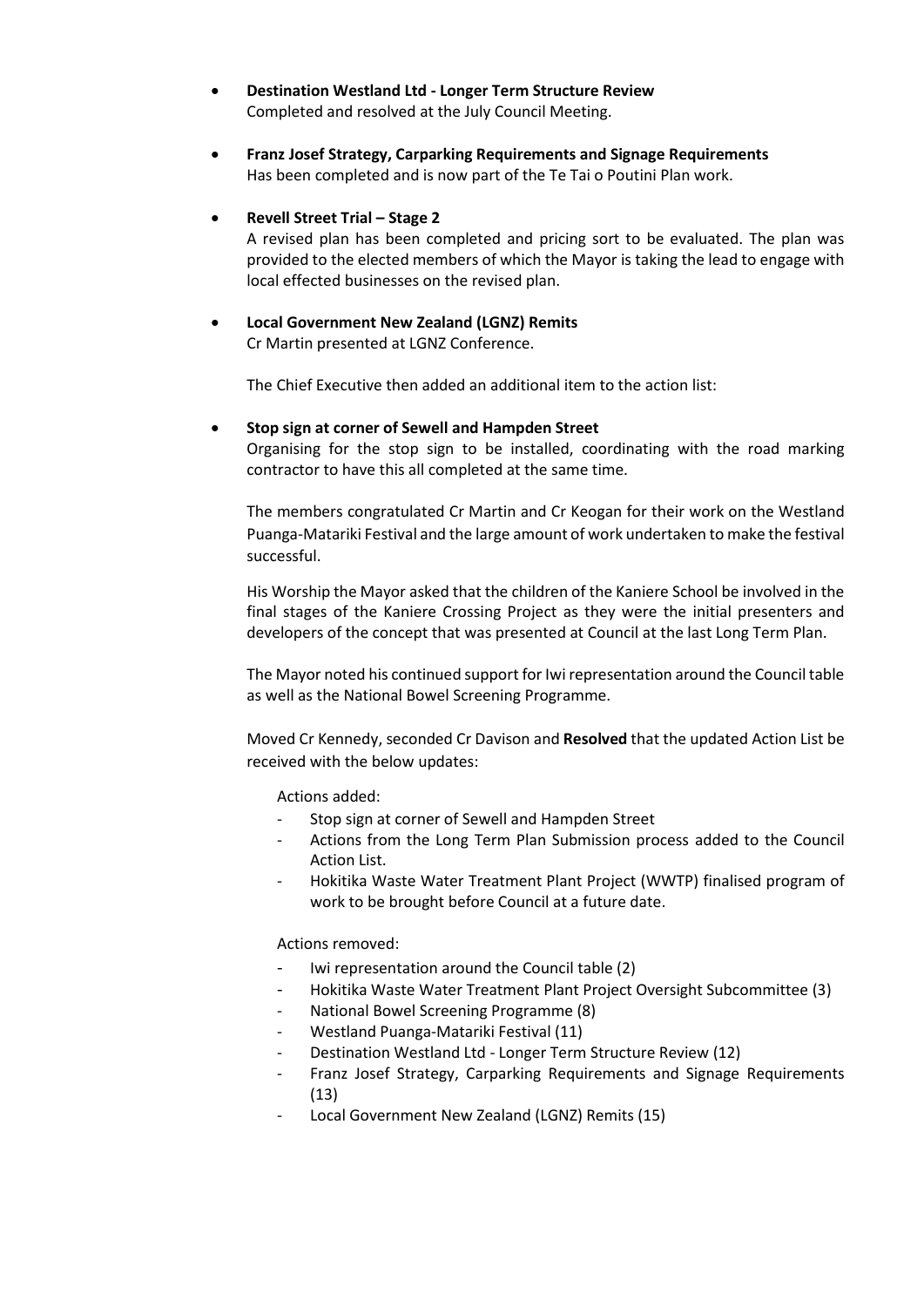# **7. NGĀ TĀPAETANGA PRESENTATIONS**

## **Website Update Project**

The Group Manager: Corporate Services spoke to this project and provided a powerpoint presentation updating Council on the progress of the new Westland District Council website. The update covered the below topics:

- The Project Team
- A Snapshot of the Website
- **Requirements**
- Do-it-online
- Mobile friendly
- **Feedback**
- In the next few weeks
- Into the future

Moved Cr Keogan, seconded Cr Neale and **Resolved** that the presentation Website Update Project from the Group Manager: Corporate Services at Westland District Council be received.

# **8. PŪRONGO KAIMAHI STAFF REPORTS**

## **Chief Executive's Quarterly Report**

The Chief Executive spoke to this item and advised the purpose of this report is to provide an update on the positive aspects that are happening in the Westland District. The report covered the below topics:

Matters of Significance and Priority:

- Three Waters Reform.
- Three Waters Capital Works Programme.
- Arahura Water Supply.
- The Fox Water Treatment Plant Upgrade.

Provisional Development Unit Funding:

- Solid Waste Management: Fox Landfill Waste Removal.
- Butlers Landfill Cell.
- Fox River Remediation.
- Cron Street Extension/ Cron Street Footpath Extension.
- Old Christchurch Road Seal Extension.
- Jacksons Bay Wharf.
- Hokitika Swimming Pool Renovation.

Tourism Infrastructure Funding (TIF) Successful Applications:

- Upgrade of Franz Josef Car Parking Area.
- Public Toilets at Paringa.
- Cass Square Toilets.
- Jacksons Bay Visitor Parking.
- Hokitika Beachfront Infrastructure Development.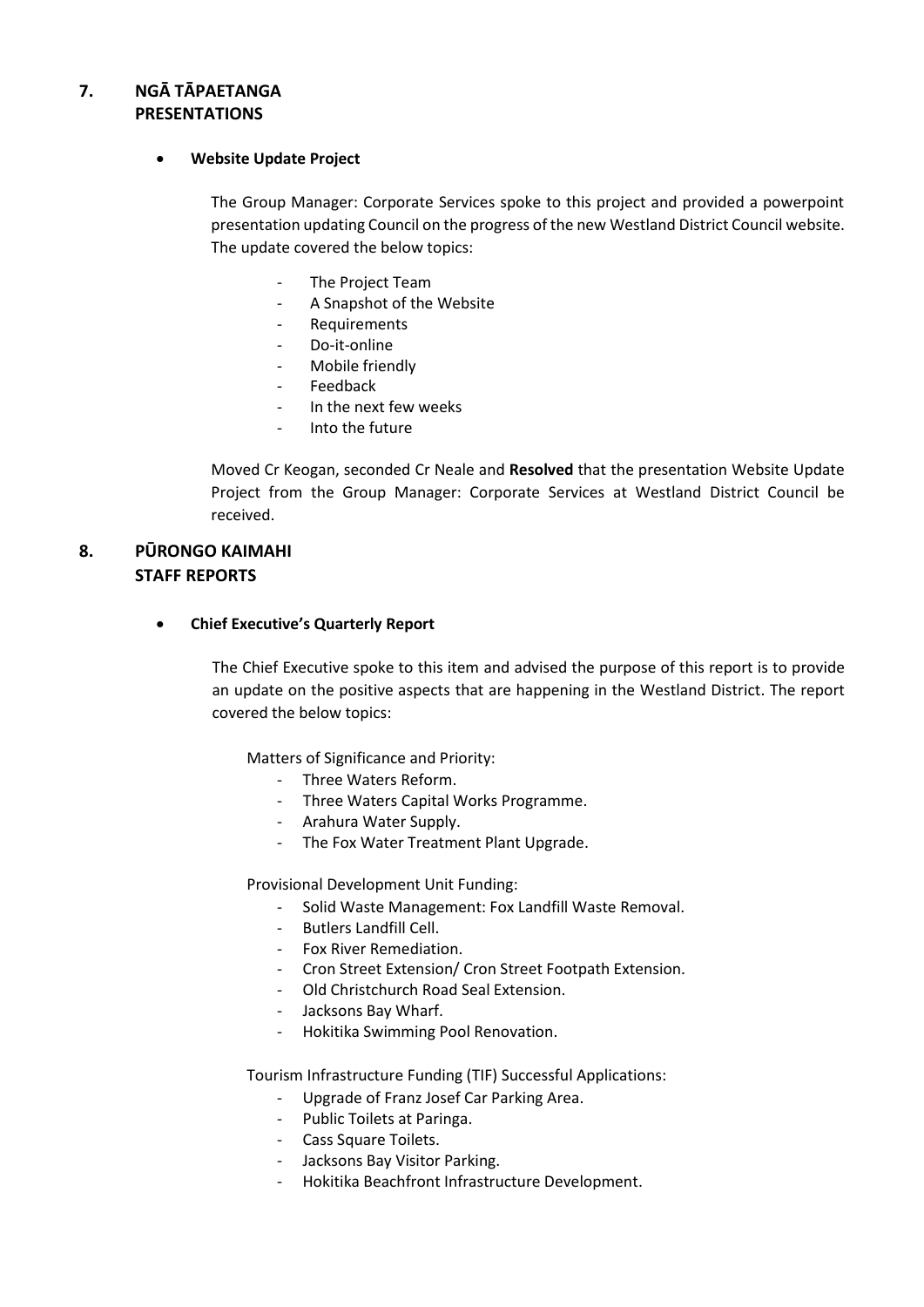Buildings:

- Carnegie Building.
- Council Headquarters.
- Pakiwaitara Building.

West Coast Wilderness Trail – Enhancements, Kaniere Cycle Trail Stage 1.

#### Other activities:

- Footpath forward planning.
- Corporate Services:
	- Finance.
	- Strategy and Communications.
	- Information Technology.
	- Information Management.
	- Customer Service.
- Staffing Update: Outgoing and Incoming Staff.
- LGOIMA Update.

West Coast Regional Council – Seawall Protection Works.

Members asked clarifying questions of the Chief Executive's Report, discussed the report topics above, and requested the following actions from the updates:

- The Chief Executive to investigate the cost of finishing the proposed sealing of the Old Christchurch Road up to the 12kms.
- Footpath Forward Plan: Report to be presented to August Council Meeting.
- The Chief Executive to investigate with District Assets the costs to bring Council Headquarters and Pakiwaitara buildings up to a 100% National Building Standard.
- Pakiwaitara Building Business Case: Business case and scope of work to be brought to Council after the structural elements of the work have been identified, costed and timelines finalised.
- Cass Square toilets extension: Provide the application for informational purposes to Cr Davidson after the meeting.
- New staff roles to Council: Email the elected members on the new staff roles to Council.

His Worship the Mayor invited Cr Davidson to speak to a matter of significance as part of the Chief Executive's Report, Cr Davidson spoke to the Hokitika river catchments and potential flooding concerns in reflection of the July Buller flooding event. The speech encouraged support of the West Coast Regional Council (WCRC) in moving forward with the seawall and river protection projects for Hokitika.

*Cr Davidson's speech and a copy of the Hokitika Flood Extension Map are included on the Council Website as part of this meetings minutes.*

The Elected Members discussed the merits of separating the Seawall and Hokitika River Flood Wall Protection Projects so the river protection could be prioritised in light of the recent flooding in Buller. The Elected Members requested that the Chief Executive write a letter to the WCRC stating Westland District Council's concerns, and to request the separating of these areas of significance so river protection could become a priority and to offer assistance to WCRC where possible. The Hokitika River flooding is identified as a significant area of risk to Council.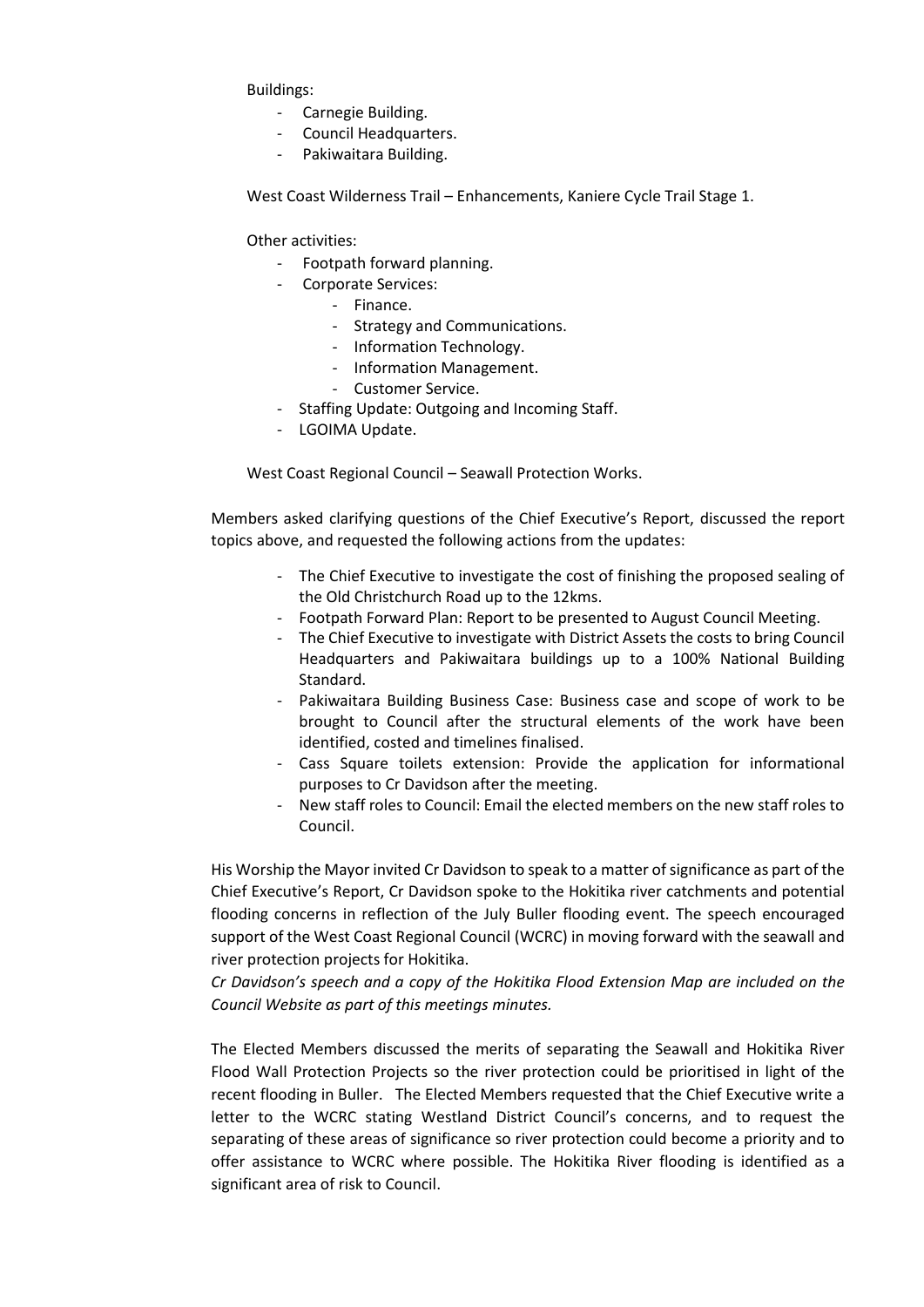Moved Cr Keogan, seconded Cr Martin and **Resolved** that the Quarterly Report from the Chief Executive dated 29 July 2021 be received.

## **Projects and Carry Forwards to 2021-22**

The Group Manager: Corporate Services spoke to this item and advised the purpose of the report is to seek Council approval for the carry forward of funding of projects that were scheduled from previous financial years but were not completed by 30 June 2021.

Moved Cr Davidson, seconded Cr Kennedy and **Resolved** that:

- A) Council receive the report.
- B) Council approve the carry forward of funds for the projects itemised in Appendix 1 to the financial year 2021-22.
- C) Council approve the future allocation of funds for specific purposes.

Moved His Worship the Mayor, seconded Cr Martin and **Resolved** that the meeting continue past the 2 hour break time as per Standing Orders, and to adjourn the meeting for a break before entering into public excluded.

## **9. ADMINISTRATIVE RESOLUTIONS**

Moved His Worship the Mayor, seconded Cr Neale and **Resolved** that Council confirm its Seal being affixed to the Warrant of Appointments as listed on the Agenda:

| <b>Scott</b>                | Warrant of                                                   | To act in the Westland District as:                                                                                                                                                                                                                                                                                                                                                                                                                                                                                                                                                                                                                                                                                                                                                                                                                                                                                                                                                                                                                                                                                                      |
|-----------------------------|--------------------------------------------------------------|------------------------------------------------------------------------------------------------------------------------------------------------------------------------------------------------------------------------------------------------------------------------------------------------------------------------------------------------------------------------------------------------------------------------------------------------------------------------------------------------------------------------------------------------------------------------------------------------------------------------------------------------------------------------------------------------------------------------------------------------------------------------------------------------------------------------------------------------------------------------------------------------------------------------------------------------------------------------------------------------------------------------------------------------------------------------------------------------------------------------------------------|
| Graydon<br><b>BAXENDALE</b> | Appointment -<br>Group<br>Manager:<br><b>District Assets</b> | An Authorised Enforcement Officer pursuant to<br>Sections 164, 168, 172, 174 & 177 of the Local<br>Government Act 2002; and<br>an Enforcement Officer under the Westland<br>District Council Bylaws; and<br>a Litter Control Officer under Sections 5, 7 of the<br>Litter Act 1979; and<br>an Enforcement Officer under Sections 38, 332 &<br>333 (Including Powers of Entry and Search) of the<br>Resource Management Act 1991; and<br>an Authorised Officer (General Powers) under<br>$\overline{\phantom{a}}$<br>Section 23 of the Health Act 1956; and<br>an Authorised Officer (Inspections) under Section<br>222 of the Building Act 2004;<br>an Engineer under the Water Supplies Protection<br>Regulations 1961; and<br>a Ranger under Sections 8, 10 of the Reserves Act<br>1977; and<br>an Authorised Person under Sections 110 & 111 of<br>the Public Works Act 1981;<br>an Authorised Officer under Sections 355, 357 &<br>468 of the Local Government Act 1974; and<br>an Enforcement Officer under Section 76 of the<br>Waste Minimisation Act 2008<br>an Enforcement Officer under Section 7 of the<br>Transport Act 1972 |

## **Warrant of Appointments**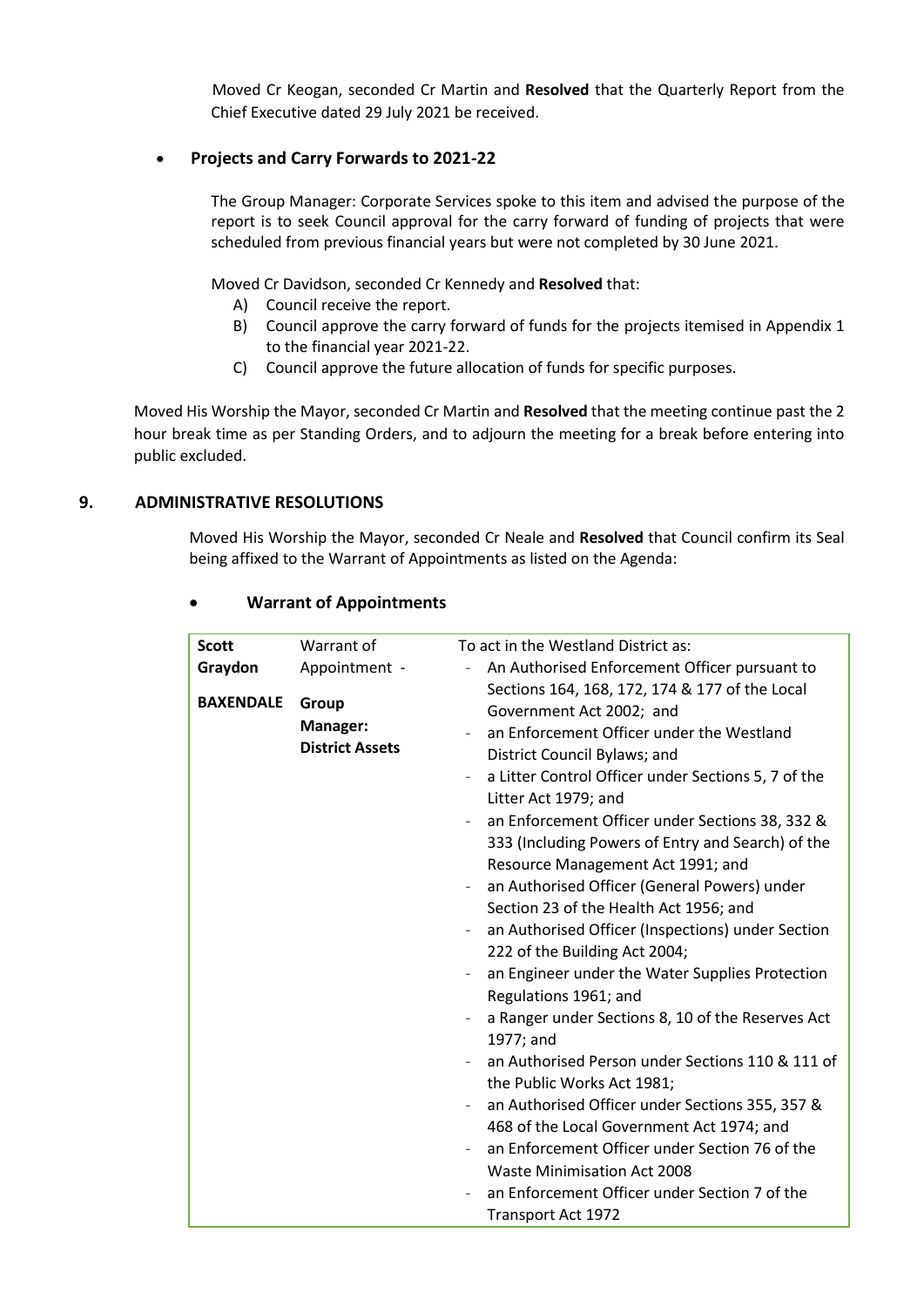| <b>Victoria</b> | Warrant of                  | To act in the Westland District as:                                                                                                                                                                                                                                                                                                                                                                                                                                                                                                                                                                                                                                    |
|-----------------|-----------------------------|------------------------------------------------------------------------------------------------------------------------------------------------------------------------------------------------------------------------------------------------------------------------------------------------------------------------------------------------------------------------------------------------------------------------------------------------------------------------------------------------------------------------------------------------------------------------------------------------------------------------------------------------------------------------|
| Jayne           | Appointment -               | An Authorised Enforcement Officer pursuant to                                                                                                                                                                                                                                                                                                                                                                                                                                                                                                                                                                                                                          |
| <b>PRICE</b>    | Solid Waste /<br><b>BSO</b> | Sections 164, 168, 172, 174 & 177 of the Local<br>Government Act 2002; and<br>an Enforcement Officer under the Westland<br>District Council Bylaws; and<br>a Litter Control Officer under Sections 5, 7 of the<br>Litter Act 1979; and<br>an Enforcement Officer under Sections 38, 332 &<br>333 (Including Powers of Entry and Search) of the<br>Resource Management Act 1991; and<br>an Authorised Officer (General Powers) under<br>Section 23 of the Health Act 1956; and<br>an Authorised Person under Sections 110 & 111 of<br>the Public Works Act 1981;<br>and<br>an Authorised Officer under Sections 355, 357 &<br>468 of the Local Government Act 1974; and |
|                 |                             | an Enforcement Officer under Section 76 of the                                                                                                                                                                                                                                                                                                                                                                                                                                                                                                                                                                                                                         |
|                 |                             | <b>Waste Minimisation Act 2008</b>                                                                                                                                                                                                                                                                                                                                                                                                                                                                                                                                                                                                                                     |

Moved Cr Neale, seconded Cr Kennedy and **Resolved** that Council confirm its Seal being affixed to the ANZ Amendment to Master Mandate as listed on the Agenda:

## **ANZ Amendment to Master Mandate**

Addition of Lynley May Truman as nominated signatory for Westland District Council.

## **10. ELECTED MEMBER INFORMATION**

# **NZ Coastal Restoration Trust Annual Conference - March 2022**

Cr Jane Neale the Northern Ward Councillor spoke to this item requesting support from the Elected Members to hold the 2023 annual conference in Hokitika. The members supported the idea of bringing a conference to town as a benefit to the community.

*Cr Keogan left the chambers at 2.58pm and re-entered the chambers after the break at 3.12pm for the public excluded section of the meeting.*

## **11. KA MATATAPU TE WHAKATAUNGA I TE TŪMATANUI RESOLUTION TO GO INTO PUBLIC EXCLUDED**

(to consider and adopt confidential items)

 Moved Cr Kennedy, seconded Cr Davidson and **Resolved** that Council confirm that the public were excluded from the meeting in accordance with Section 48, Local Government Official Information and Meetings Act 1987 at 2.58pm.

## *The meeting adjourned at 2.59pm for a break and reconvened at 3.12pm.*

The general subject of the matters to be considered while the public are excluded, the reason for passing this resolution in relation to each matter and the specific grounds under Section 48(1) of the Local Government Official Information and Meetings Act 1987 for the passing of the resolution are as follows: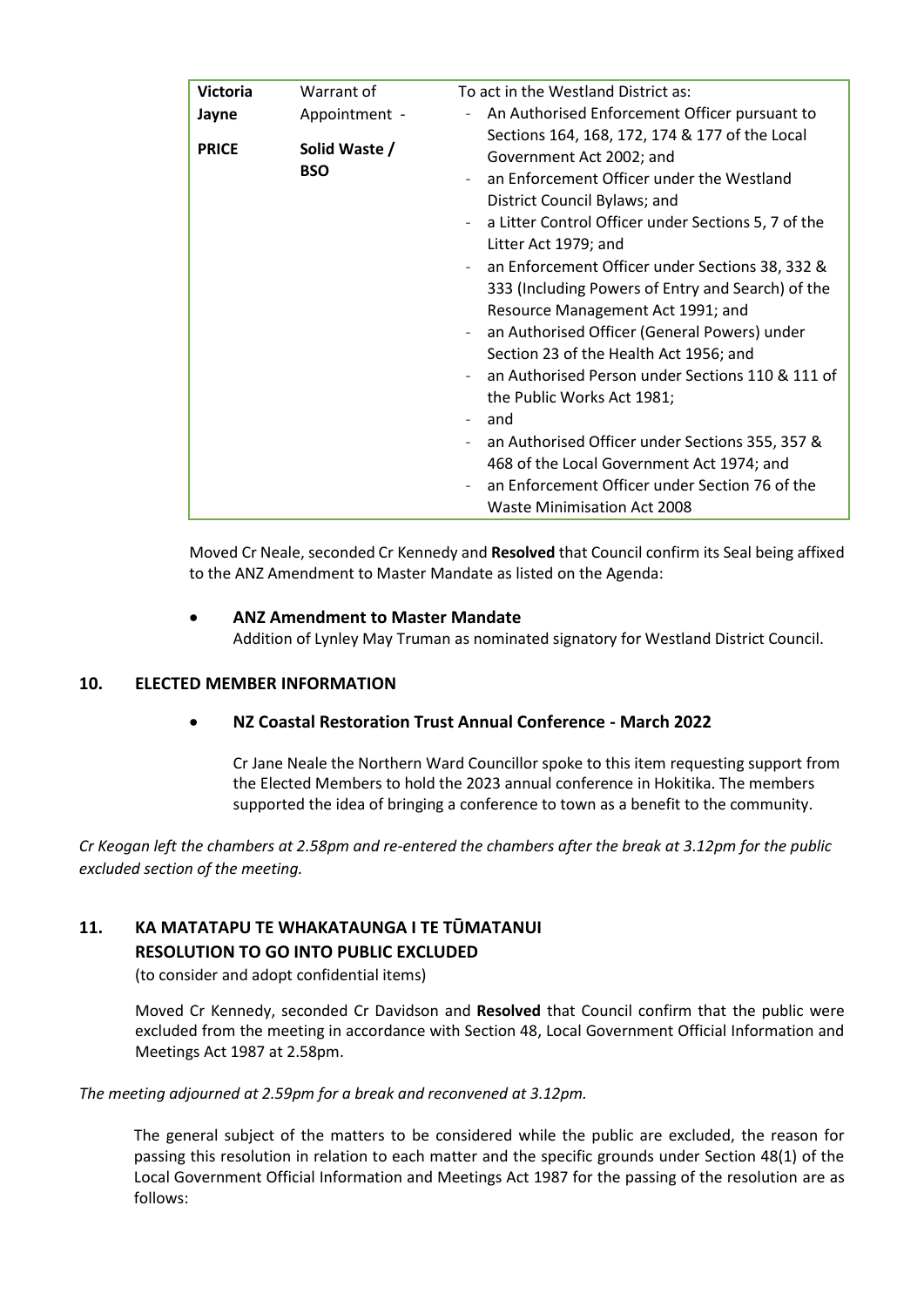| <b>Item</b><br>No. | subject<br>General<br>of<br>each matter to<br>be<br>considered                                 | for<br><b>Reason</b><br>passing<br><b>this</b><br>resolution<br>in<br>relation<br>each<br>to<br>matter | Ground(s) under Section 48(1) for the<br>passing of this resolution                                                                                                                                                       |
|--------------------|------------------------------------------------------------------------------------------------|--------------------------------------------------------------------------------------------------------|---------------------------------------------------------------------------------------------------------------------------------------------------------------------------------------------------------------------------|
| 1.                 | <b>Confidential Minutes:</b><br>Economic<br>Development<br>Committee<br>Meeting 18 May<br>2021 | Good<br>reasons<br>to<br>withhold exist under<br>Section 7                                             | That the public conduct of the relevant<br>part of the proceedings of the meeting<br>would be likely to result in the disclosure<br>of information for which good reason for<br>withholding exists.<br>Section $48(1)(a)$ |
| 2.                 | <b>Confidential Minutes:</b><br><b>Council Meeting</b><br>24 June 2021                         | Good<br>reasons<br>to<br>withhold exist under<br>Section 7                                             | That the public conduct of the relevant<br>part of the proceedings of the meeting<br>would be likely to result in the disclosure<br>of information for which good reason for<br>withholding exists.<br>Section $48(1)(a)$ |
| З.                 | <b>Confidential Minutes:</b><br>Extraordinary<br><b>Council Meeting</b><br>30 June 2021        | Good<br>reasons<br>to<br>withhold exist under<br>Section 7                                             | That the public conduct of the relevant<br>part of the proceedings of the meeting<br>would be likely to result in the disclosure<br>of information for which good reason for<br>withholding exists.<br>Section $48(1)(a)$ |
| 4.                 | Tender Award:<br>Hokitika Swimming<br>Pool Stage 1 Sub-<br><b>Trades</b>                       | Good<br>reasons<br>to<br>withhold exist under<br>Section 7                                             | That the public conduct of the relevant<br>part of the proceedings of the meeting<br>would be likely to result in the disclosure<br>of information for which good reason for<br>withholding exists.<br>Section $48(1)(a)$ |

This resolution is made in reliance on sections 48(1)(a) and (d) of the Local Government Official Information and Meetings Act 1987 and the particular interests or interests protected by section 7 of that Act, which would be prejudiced by the holding of the relevant part of the proceedings of the meeting in public are as follows:

| Item No.      | <b>Interest</b>                                                                                                                                                                                                                                                                          |
|---------------|------------------------------------------------------------------------------------------------------------------------------------------------------------------------------------------------------------------------------------------------------------------------------------------|
| $\mathcal{P}$ | Protect the privacy of natural persons, including that of deceased natural persons<br>(Section 7(2)(a))                                                                                                                                                                                  |
| 1, 2, 3, 4    | Protect information where the making available of the information:<br>would disclose a trade secret; and<br>(i)<br>would be likely unreasonably to prejudice the commercial position of the person who<br>(ii)<br>supplied or who is the subject of the information<br>(Section 7(2)(b)) |